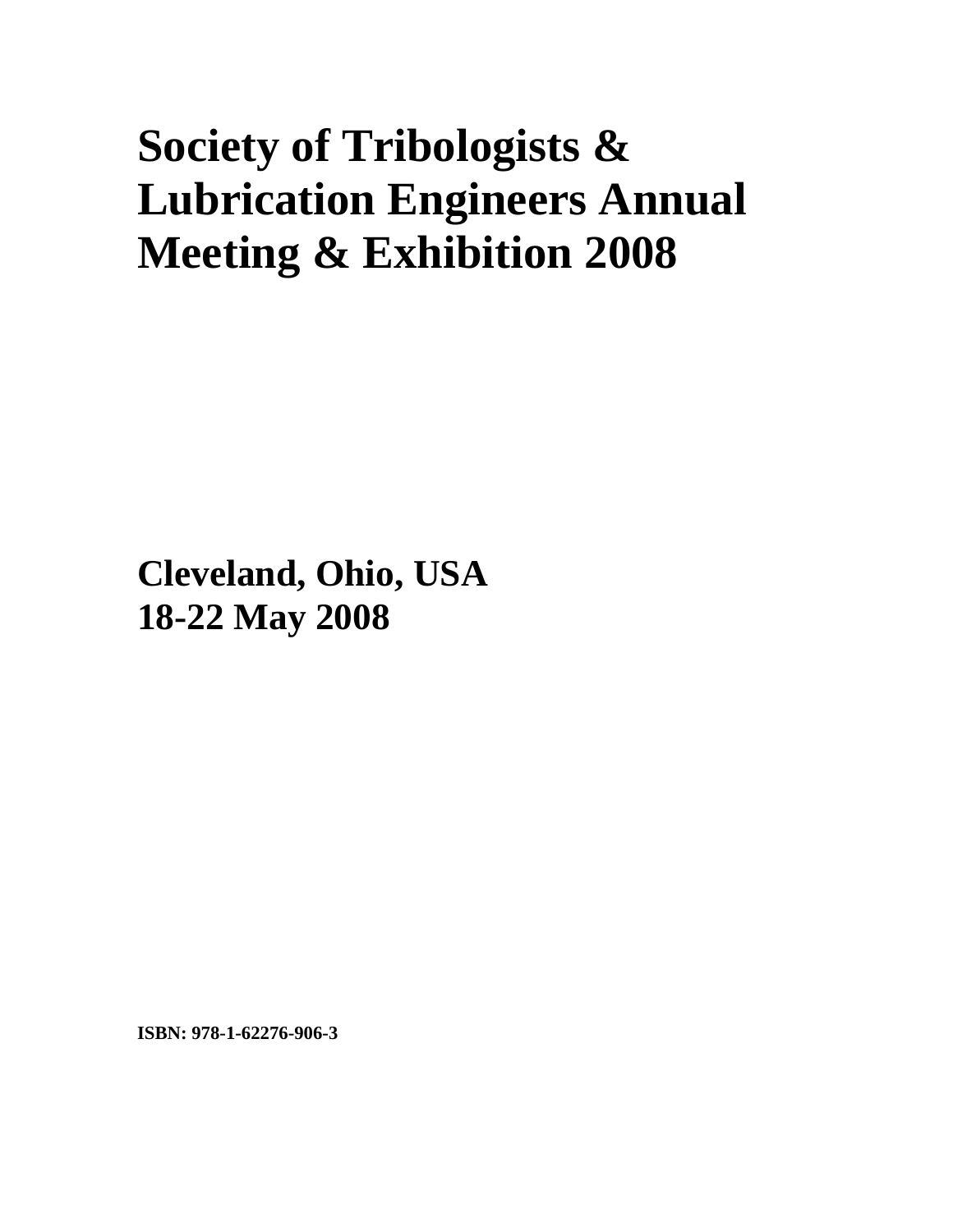**Printed from e-media with permission by:** 

Curran Associates, Inc. 57 Morehouse Lane Red Hook, NY 12571



**Some format issues inherent in the e-media version may also appear in this print version.** 

Copyright© (2008) by the Society of Tribologists and Lubrication Engineers All rights reserved.

Printed by Curran Associates, Inc. (2013)

For permission requests, please contact the Society of Tribologists and Lubrication Engineers at the address below.

Society of Tribologists and Lubrication Engineers 840 Busse Highway Park Ridge, Illinois 60068-2302

Phone: (847) 825-5536 Fax: (847) 825-1456

information@stle.org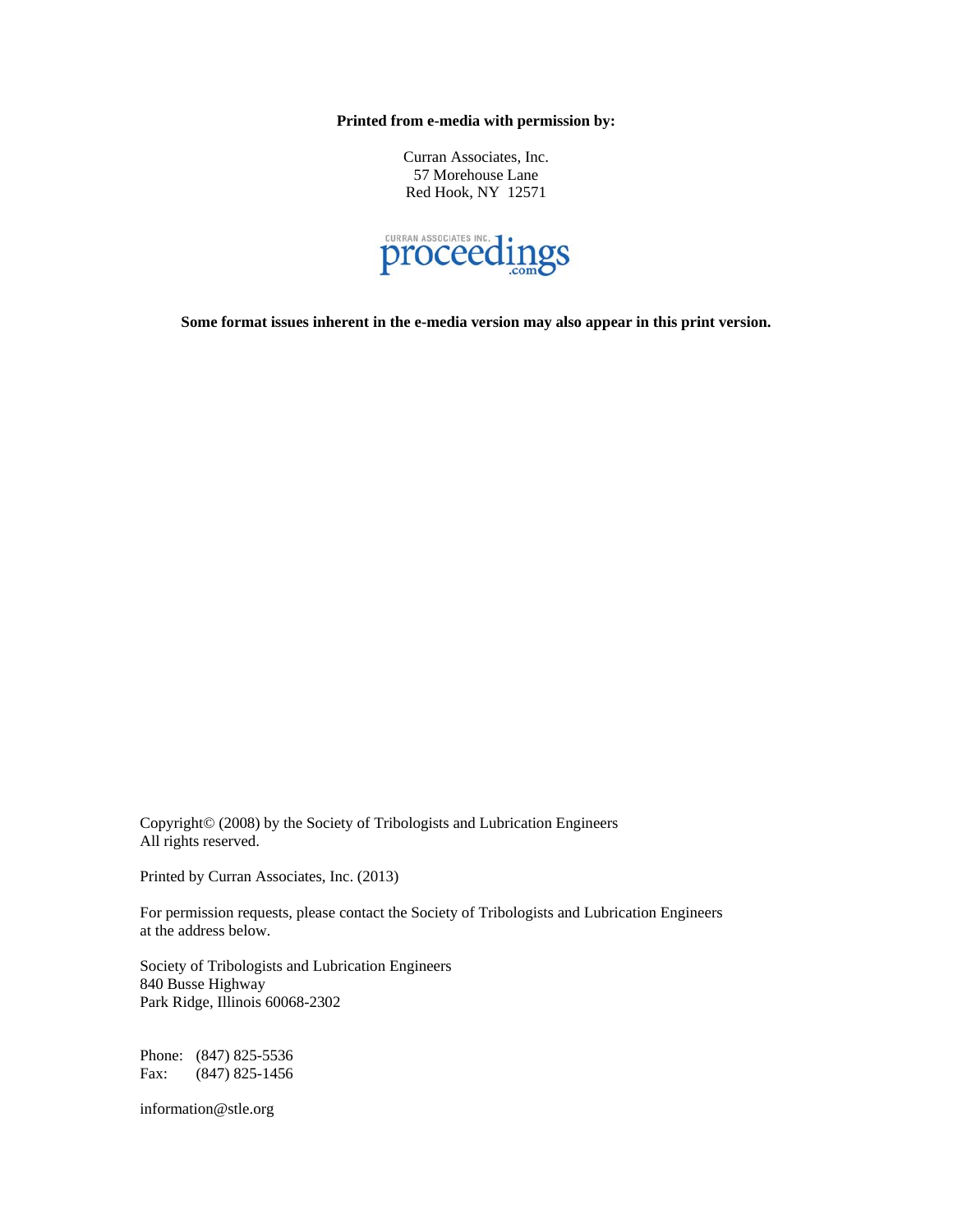## **TABLE OF CONTENTS**

#### **AEROSPACE**

| Lois Gschwender, Carl Snyder Jr.                                                               |  |
|------------------------------------------------------------------------------------------------|--|
|                                                                                                |  |
| Jose Nainaparampil, Amarendra Rai, Rabi Bhattacharya                                           |  |
|                                                                                                |  |
| Franz-Josef Ebert, Wilhelm Sebald                                                              |  |
|                                                                                                |  |
| Patrick Hellman                                                                                |  |
| Life of Boundary Lubrication Performance of Small-Quantity-Applied Liquid Lubricants for Space |  |
|                                                                                                |  |
| Masabumi Masuko, Kentaro Kishi, Akihito Suzuki, Shingo Obara                                   |  |
|                                                                                                |  |
| Patrick Nicolich, Thorsten Dotzel, Christian Proeschel                                         |  |

## **CERAMICS**

| Joseph Levert, Chad Korach, Nicholas Lakomcik, Edward Peters, David Haas, Jeremy Leazer, Benjamin Buonviri |  |
|------------------------------------------------------------------------------------------------------------|--|
| Tribological Study of Material Combinations for Continuous Control Valves Used in Water                    |  |
|                                                                                                            |  |
| M. Kalin, F. Majdic                                                                                        |  |

## **CONDITION MONITORING**

| Mary Moon, Gian Fagan, Sam Hall                                                                                              |  |
|------------------------------------------------------------------------------------------------------------------------------|--|
| On-Line Diagnostic Sensors for Tribological and Lubrication Monitoring - Past, Present and Future  34<br><b>Allison Toms</b> |  |
| Real-Time On-Line Threaded Bolt Solid-State Viscosity ViSmart Sensor for Oil Condition Based                                 |  |
|                                                                                                                              |  |
| Kerem Durdag, Jeff Andle                                                                                                     |  |
|                                                                                                                              |  |
| Mark Craig, Terry Harvey, Robert Wood, Keisuke Masuda, Masahiko Kawabata, Honor Powrie                                       |  |
| Damage Identifications in Bearings and Gears Using Pattern Recognition on Joint Time-frequency                               |  |
|                                                                                                                              |  |
| Chin-Hsuan Shen, Jie Wen, Fred Choy                                                                                          |  |
|                                                                                                                              |  |
| <b>Richard Butler</b>                                                                                                        |  |
|                                                                                                                              |  |
| S. Gudorf, S. Sharma, A. Voevodin                                                                                            |  |
|                                                                                                                              |  |
| Y. Muhammad                                                                                                                  |  |
| Monitoring of Ball Bearing Operation under Grease Lubrication using a New Compound Diagnostic                                |  |
|                                                                                                                              |  |
| T. Yoshioka, S. Shimizu                                                                                                      |  |
| Reliable Measurement of Cleanliness Levels in Heavily Formulated Lubricants, Hydraulic Fluids and                            |  |
|                                                                                                                              |  |
| C. M. Bauer, J. B. Colvin                                                                                                    |  |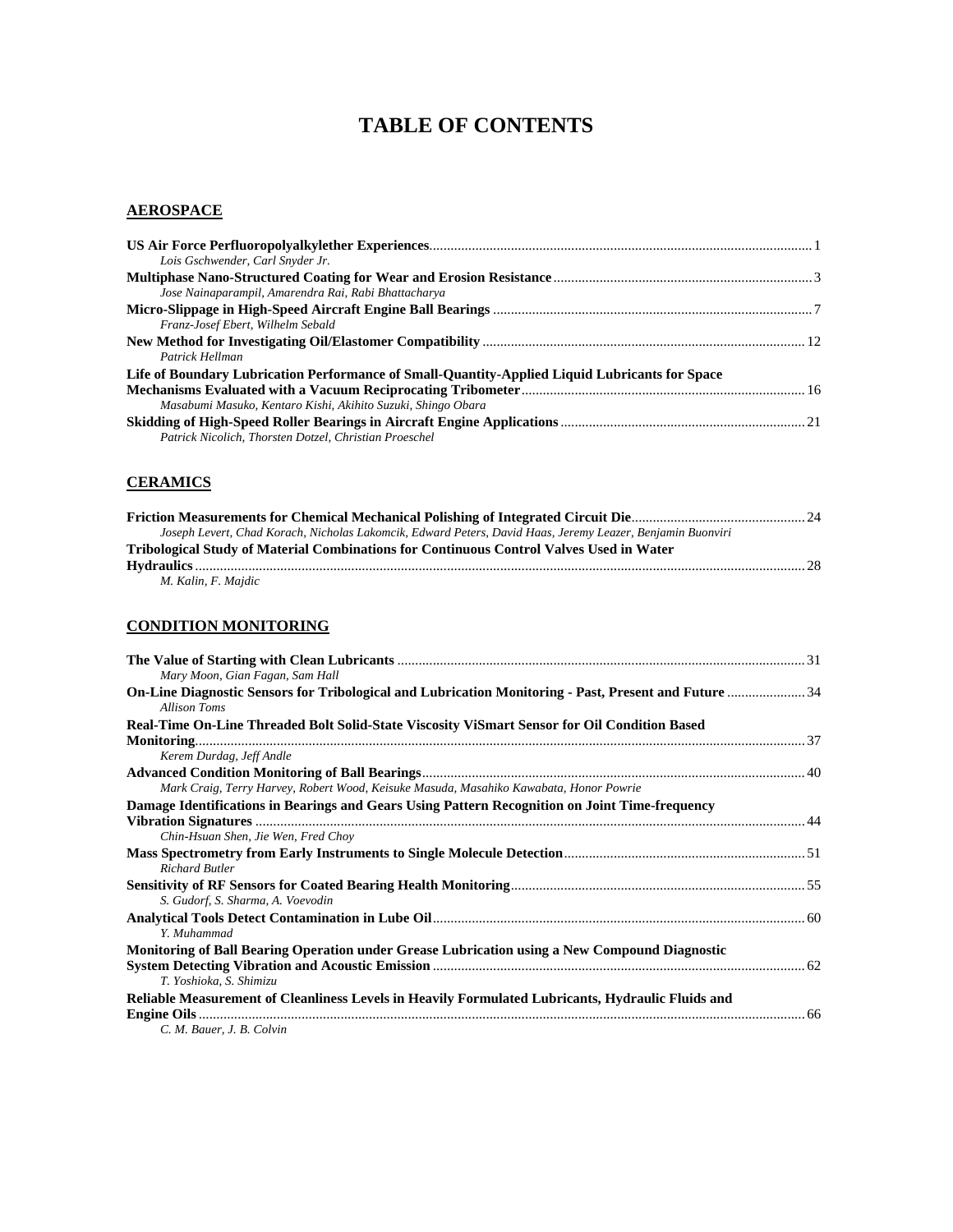## **ENGINE & DRIVETRAIN**

| The Influence of Base Fluids on Anti-wear Additive Film Formation Behaviour in Automotive                  |  |
|------------------------------------------------------------------------------------------------------------|--|
|                                                                                                            |  |
| Jian Choo                                                                                                  |  |
|                                                                                                            |  |
| Brian Papke, Hugues Renondeau, Mike Pozebanchuk, Dennis Rao, Parthasarathy Padma                           |  |
|                                                                                                            |  |
| Arup Gangopadhyay, Douglas McWatt, Dairene Uy, Roscoe Carter III, Steve Simko, Robert Zdrodowski, K. Sinha |  |

#### **ENVIRONMENTALLY FRIENDLY FLUIDS**

| Interactions Between Vegetable Oil and EP Additives As Demonstrated Through Boundary |  |
|--------------------------------------------------------------------------------------|--|
|                                                                                      |  |
| Svajus Asadauskas, Ted McClure, Gregory Dalton                                       |  |
|                                                                                      |  |
| M. E. Miller                                                                         |  |

## **FLUID FILM BEARINGS**

| Satish Sharma, Satish Jain, J. Sharana Basavaraja, Prashant Bhanudas                                                                          |  |
|-----------------------------------------------------------------------------------------------------------------------------------------------|--|
| Combined Influence of A Size of Pocket and Journal Misalignment on the Performance of Hole-Entry                                              |  |
|                                                                                                                                               |  |
| Satish Sharma, Satish Jain, J. Sharana Basvaraja, Neeraj Sharma                                                                               |  |
| Katsuhiro Ashihara, Hiromu Hashimoto                                                                                                          |  |
| Performance Evaluation of a Cluster OpenMP Computing System in a Multi-objective Optimization                                                 |  |
|                                                                                                                                               |  |
| Nenzi Wang, Chia-Wen Chan, Chih-Ming Tsai                                                                                                     |  |
| Optimum Shape Design for Surface of a Porous Slider Bearing Lubricated with Couple Stress Fluid 121<br>Abdallah Elsharkawy, Sulaiman Alyaqout |  |
| Yong-Bok Lee, Sang-Hwa Lee, Seung-Jong Kim                                                                                                    |  |
| Transient Non-Newtonian-Thermohydrodynamic Analysis of a Dynamically Loaded Journal Bearing                                                   |  |
|                                                                                                                                               |  |
| K. M. Jagadeesha, Tirumalesh Nagaraju, Satish Sharma, S. C. Jain                                                                              |  |
| <b>Experimental and Numerical Analysis of Flow and Pressure Fields inside a Variable Depth Single</b>                                         |  |
|                                                                                                                                               |  |
| Minel Braun, Frank Horvath                                                                                                                    |  |
| Modified Average Reynolds Equation to Include 3D Surface Roughness and Fluid Inertia Effects in                                               |  |
|                                                                                                                                               |  |
| Prasad E. Sujith, K. M. Jagadeesha, Tirumalesh Nagaraju                                                                                       |  |
| Calculation of Dynamic Properties of Active Lubricated Bearings via Modified Reynolds Equation                                                |  |
| <b>Ilmar Santos</b>                                                                                                                           |  |
| Experimental Study of the Influence of Groove Flow Rate on the Performance of a Single and a Twin                                             |  |
|                                                                                                                                               |  |
| F. C. Brito, A. S. Miranda, J. P. Claro, M. Fillon                                                                                            |  |
| N. Hishida, T. Hirayama, T. Matsuoka, H. Yabe                                                                                                 |  |

## **GEARS & GEAR LUBRICATION**

| Lane Winkelmann, Matt Bell, Brian King |  |
|----------------------------------------|--|
|                                        |  |
| Gang Ma, Xinmin Shen                   |  |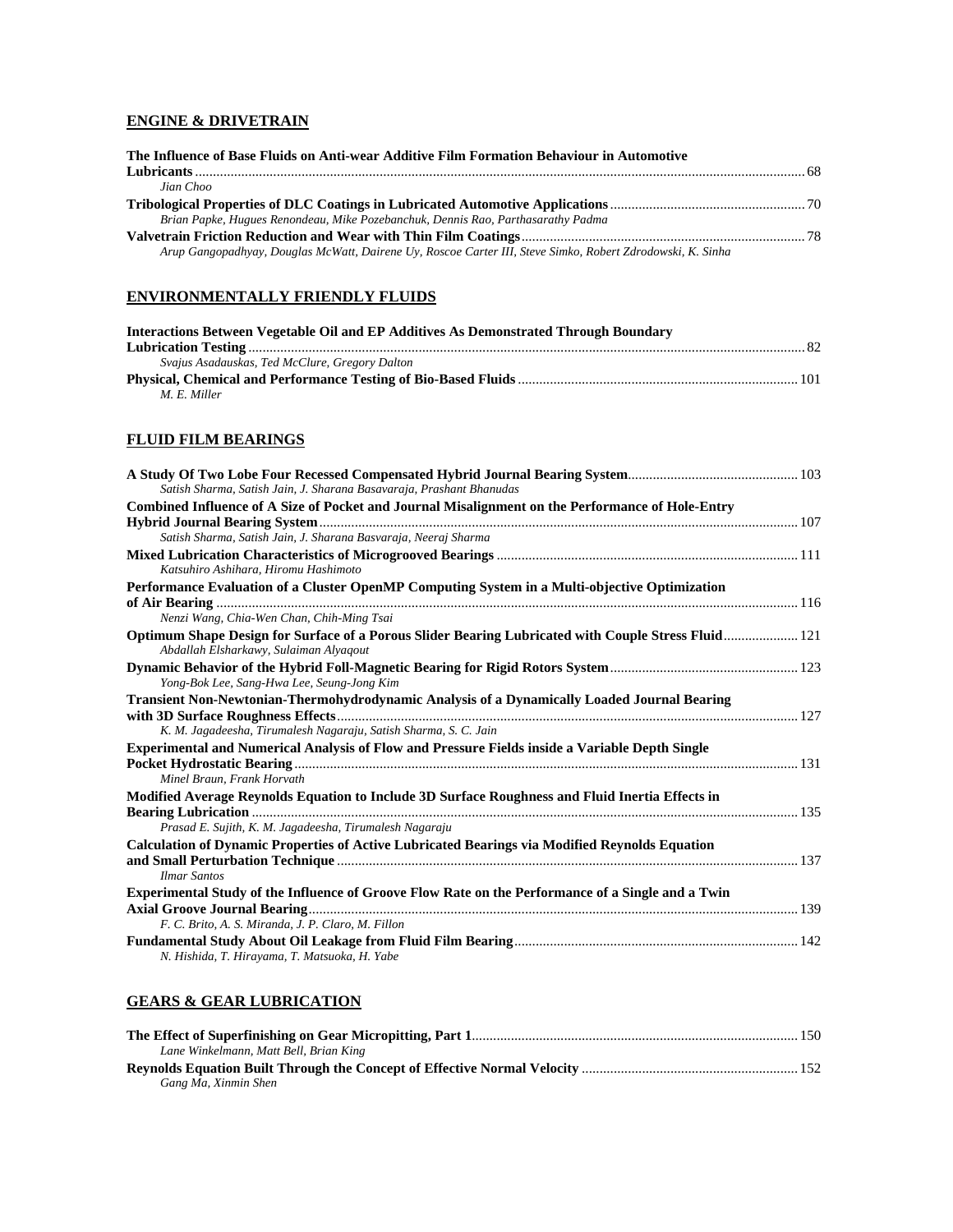| James Vinci, Morey Najman, Gotheridge Stephen, Michelle Graf                                                                                  |  |
|-----------------------------------------------------------------------------------------------------------------------------------------------|--|
| <b>GREASE</b>                                                                                                                                 |  |
| <b>Haiping Hong</b>                                                                                                                           |  |
| W. Ward, M. Najman, R. A. Denis                                                                                                               |  |
| <b>HYDRAULIC FLUIDS</b>                                                                                                                       |  |
| Svajus Asadauskas, Rolf Luther, Angela Robben                                                                                                 |  |
| <b>KEN LUDEMA SYMPOSIUM</b>                                                                                                                   |  |
| Peter Blau                                                                                                                                    |  |
| Zhendong Dai                                                                                                                                  |  |
| Modeling of Asperity Collisions and their Effects in a Sliding Contact of Nominally Flat Metallic<br>Liming Chang                             |  |
| Surface Engineering by Texturing of Ceramic/Steel Pairs for Oil Lubricated Friction Systems  206<br>Karl-Heinz Zum Gahr, R. Wahl, K. Wauthier |  |
| Effects of Self-Assembled Monolayer and PFPE Lubricant on the Wear Characteristics of Flat Silicon                                            |  |
| Hyun-Joon Kim, Cheol-Eun Jang, Dae-Eun Kim, Yong Kwan Kim, Seungbum Hong, Sung-Hoon Choa<br><b>Steve Franklin</b>                             |  |
| Qian Wang, Bo He, Gautam Ghosh, Yip-Wah Chung                                                                                                 |  |

## **LUBRICATION ENGINEERING PRACTICES**

| Misalignment Effects on Steady-State and Dynamic Behavior of Complaint Journal Bearings                                                                                                                                                                                                                                              |  |
|--------------------------------------------------------------------------------------------------------------------------------------------------------------------------------------------------------------------------------------------------------------------------------------------------------------------------------------|--|
|                                                                                                                                                                                                                                                                                                                                      |  |
| Benyebka Bou-Said, Mustapha Lahmar, Hamid Boucherit                                                                                                                                                                                                                                                                                  |  |
|                                                                                                                                                                                                                                                                                                                                      |  |
| <b>Charles Barrett</b>                                                                                                                                                                                                                                                                                                               |  |
|                                                                                                                                                                                                                                                                                                                                      |  |
| William Needelman, Gregory Lavallee                                                                                                                                                                                                                                                                                                  |  |
| Anatoly Zharin, Steven Danyluk, Francis Mess, Sergey Tereshko                                                                                                                                                                                                                                                                        |  |
|                                                                                                                                                                                                                                                                                                                                      |  |
| Gary McCoy                                                                                                                                                                                                                                                                                                                           |  |
|                                                                                                                                                                                                                                                                                                                                      |  |
| <b>Paul Dufresne</b>                                                                                                                                                                                                                                                                                                                 |  |
| Winston Villanueva                                                                                                                                                                                                                                                                                                                   |  |
| Ray Thibault                                                                                                                                                                                                                                                                                                                         |  |
| <b>Evaluating Tackiness of Polymer Containing Lubricants by Open-Siphon Method: Experiments,</b>                                                                                                                                                                                                                                     |  |
|                                                                                                                                                                                                                                                                                                                                      |  |
| Victor Levin, Robert Stepan                                                                                                                                                                                                                                                                                                          |  |
|                                                                                                                                                                                                                                                                                                                                      |  |
| Jean Martin, Tasuku Onodera, Hideyuki Tsuboi, Akira Endou, Michihisa Koyama, Mozomu Hatakeyama,<br>$\mathbf{r}$ . The contract of the contract of the contract of the contract of the contract of the contract of the contract of the contract of the contract of the contract of the contract of the contract of the contract of th |  |

*Hiromitsu Takaba, Suzuki Ai, Clotilde Minfray, Momoji Kubo, Akira Miyamoto*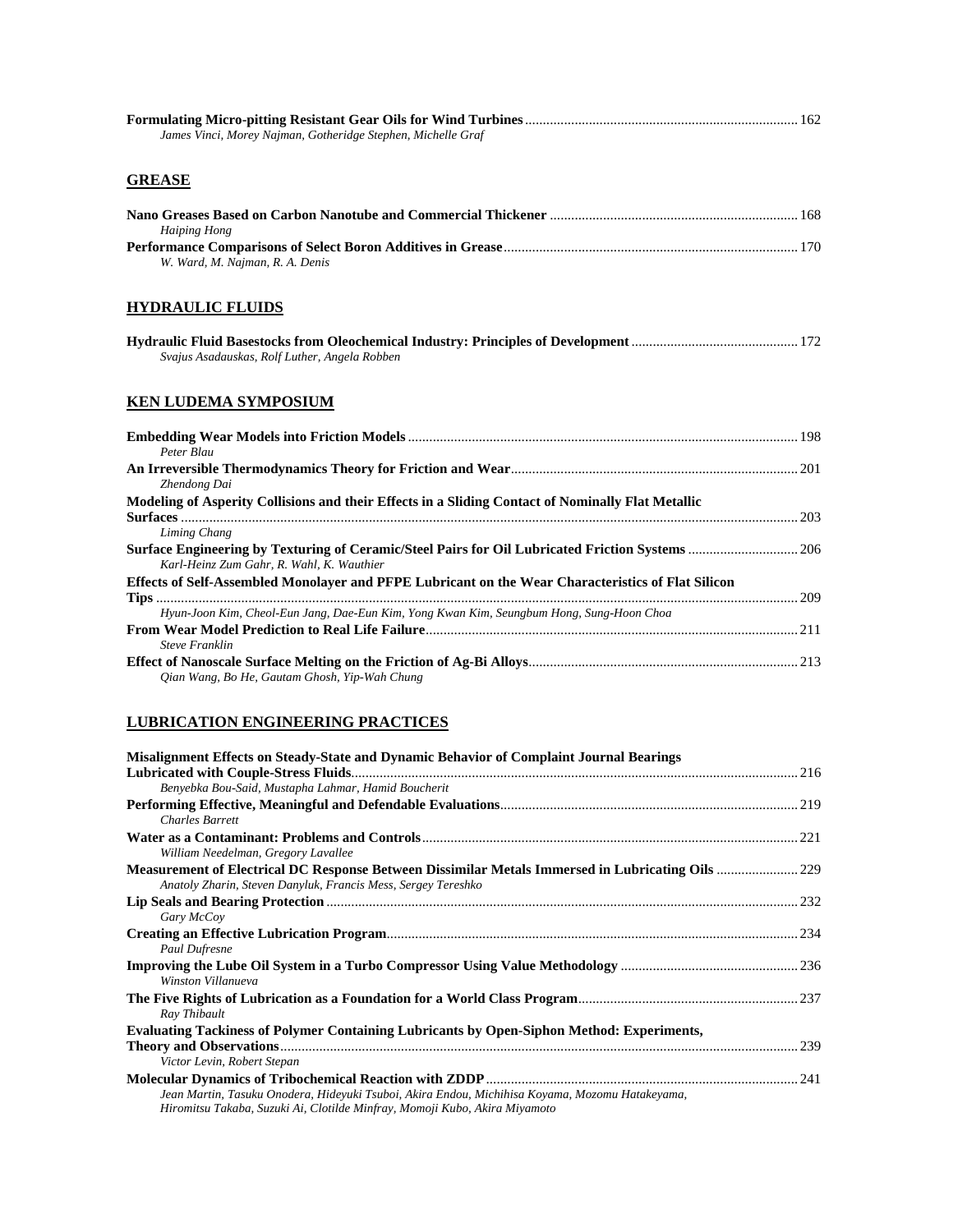| Tze Jao, Jeffrey Guevremont, Anthony Rollin, Roscoe Carter, Chris Aylott, Brian Shaw              |     |
|---------------------------------------------------------------------------------------------------|-----|
|                                                                                                   |     |
| Shigeyuki Mori, Masahiko Endoh, Hidetaka Nanao, Ichiro Minami                                     |     |
|                                                                                                   |     |
| Hiromu Hashimoto, Masayuki Ochiai                                                                 |     |
|                                                                                                   |     |
| Khaled Al-Fadhalah, Abdallah Elsharkawy                                                           |     |
|                                                                                                   |     |
| Dmitry Shakhvorostov, Martin Müser, Peter Norton, Yang Song                                       |     |
|                                                                                                   |     |
| P. Sinha, A. Getachew                                                                             |     |
| <b>Boundary Film Strength and Composition of Tribofilms Formed by Anti-wear/Friction Modifier</b> |     |
|                                                                                                   | 262 |
| M. Devlin, J. Guevremont, K. Thompson, A. Smith, K. Garelick, T. Jao                              |     |

## **METALWORKING FLUIDS**

| Naoshi Shimotomai, Hajime Ihara                                                                                                                                                             |  |
|---------------------------------------------------------------------------------------------------------------------------------------------------------------------------------------------|--|
| The Calculation of Liquid/liquid Interfacial Tension Values from Capillary Contact Angle<br>Measurements; The Influence of Alkanolamine(aq)/Oil Interfacial Tension on Concentrate Emulsion |  |
| Michael Gernon, Conor Dowling, Daniel Alford                                                                                                                                                |  |
| Studies on MWFs in America and Europe: The Development of a Quantitative Real-time PCR Assay<br>Glen Rhodes, Alexandra Fluri, Andrea Rfenacht, Roger Pickup                                 |  |
| Katherine Helmetag, Mike Kripl, Paul Kutzko                                                                                                                                                 |  |
| Relationship Between Mycobacteria and Non-mycobacteria Population Densities in Metalworking                                                                                                 |  |
| F. J. Passman, K. Rossmoore, L. Rossmoore                                                                                                                                                   |  |
| A. Legzdins                                                                                                                                                                                 |  |
| L. A. Bastardo-Zambrano                                                                                                                                                                     |  |
| Coolant Contaminants - The Detrimental Effects of Contamination on Coolants. Which Oils Are the                                                                                             |  |
| M. J. Fretz, N. Raju, M. Nguyen                                                                                                                                                             |  |

## **NANOTRIBOLOGY**

| Gustavo Molina, Michael Furey, Czeslaw Kajdas, David Cowart                                          |  |
|------------------------------------------------------------------------------------------------------|--|
|                                                                                                      |  |
| Lucile Joly-Pottuz                                                                                   |  |
|                                                                                                      |  |
| Lev Rapoport, Reshef Tenne                                                                           |  |
| <b>Fundamental Understanding of Friction, Wear and Scuffing Behavior of Molybdenum Disulphide</b>    |  |
|                                                                                                      |  |
| Ajay Malshe, Arpana Verma, Dmytro Demydov, Wenping Jiang, Atanu Adhvaryu, Phillip McCluskey, William |  |
| Brown, Ali Erdemir, Osman Ervilmaz                                                                   |  |
|                                                                                                      |  |
| Can Bora, Michael Plesha, Robert Carpick                                                             |  |
|                                                                                                      |  |
| $C.$ Choi, M. Jung, K. Ahn, J. Oh                                                                    |  |
|                                                                                                      |  |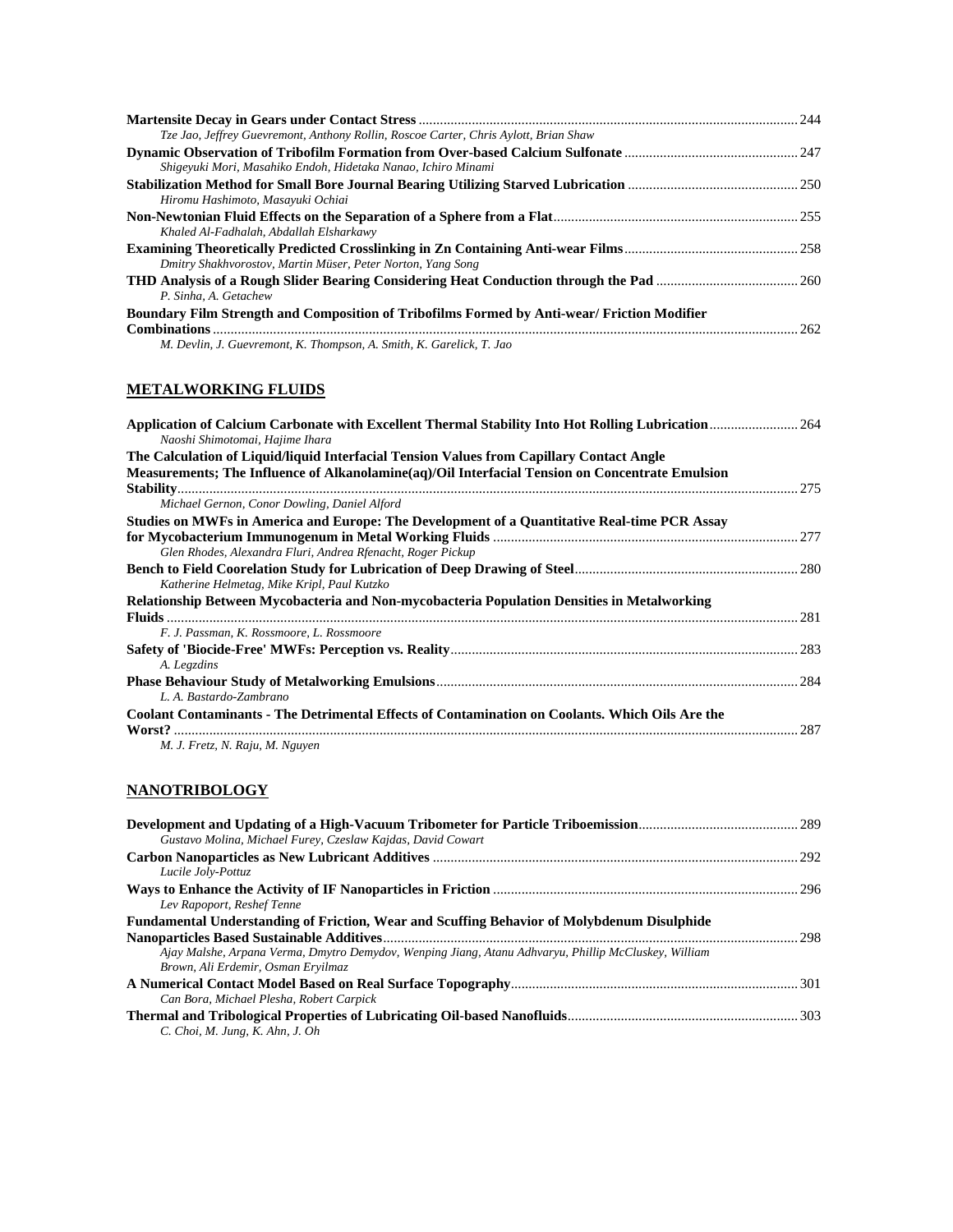#### **NONFERROUS METALS**

| Kasturi Lal    |  |
|----------------|--|
|                |  |
| Eric Burkhardt |  |

#### **POWER GENERATION**

| Condition Monitoring of Power Gas Turbines and Wind Turbine Gearboxes using an On-Line Wear  |  |
|----------------------------------------------------------------------------------------------|--|
| Karen Cassidy, Richard Dupuis                                                                |  |
|                                                                                              |  |
| Ken Brown, Wayne Mackwood, Neil Hutcheson, Troy Olmsted                                      |  |
|                                                                                              |  |
| Sergei Glavatskih                                                                            |  |
| Studies on the Formation of Gas Turbine Varnish and Development of a Varnish Mimicking Bench |  |
|                                                                                              |  |
| Shyam Prasad, Steven Dell, Stephanie Mabry, Don Pheneger, Helen Ryan, Roger Sheets           |  |

#### **ROLLING ELEMENT BEARINGS**

| Nihar Raje, Farshid Sadeghi                                                                       |  |
|---------------------------------------------------------------------------------------------------|--|
| Contact Behaviour of High Speed Ball Bearings under Elastohydrodynamic Conditions in Aircraft     |  |
|                                                                                                   |  |
| Peter Gloeckner, Wilhelm Sebald, Franz-Josef Ebert, Vasilios Bakolas                              |  |
|                                                                                                   |  |
| Ankur Ashtekar, Farshid Sadeghi, Lars-Erik Stacke                                                 |  |
| <b>Comparison of Data from Static and Rotational Bending Testing with Rolling Contact Fatigue</b> |  |
|                                                                                                   |  |
| Oskar Beer, Edgar Streit                                                                          |  |
|                                                                                                   |  |
| Fred Oswald, Erwin V. Zaretsky, Joseph Poplawski                                                  |  |
| Study on Rolling Contact Fatigue in Hydrogen Atmosphere - Evaluation under the Basic Static Load  |  |
|                                                                                                   |  |
| Yutaka Imai, Toshiaki Endo, Daming Dong, Yuji Yamamoto                                            |  |
|                                                                                                   |  |
| George Hosang                                                                                     |  |
|                                                                                                   |  |
| Marco Van Zoelen, C. Venner, P. Lugt                                                              |  |
|                                                                                                   |  |
| Zulfigar Khan                                                                                     |  |
|                                                                                                   |  |
| Hiroyuki Uchida, Shinji Fujita, Tsuyoshi Saitou                                                   |  |
|                                                                                                   |  |
| S. Shimizu, K. Tsuchiya, K. Tosha                                                                 |  |

#### **SAFETY, HEALTH AND REGULATORY AFFAIRS**

| Negotiating the Chemical Registration Process for New Metalworking Fluid Additives (A Case Study) 380 |  |
|-------------------------------------------------------------------------------------------------------|--|
| Linda Troester, Patrick Brutto                                                                        |  |

## **SEALS**

| Stefanie Wildhack, Josef Kracker |  |
|----------------------------------|--|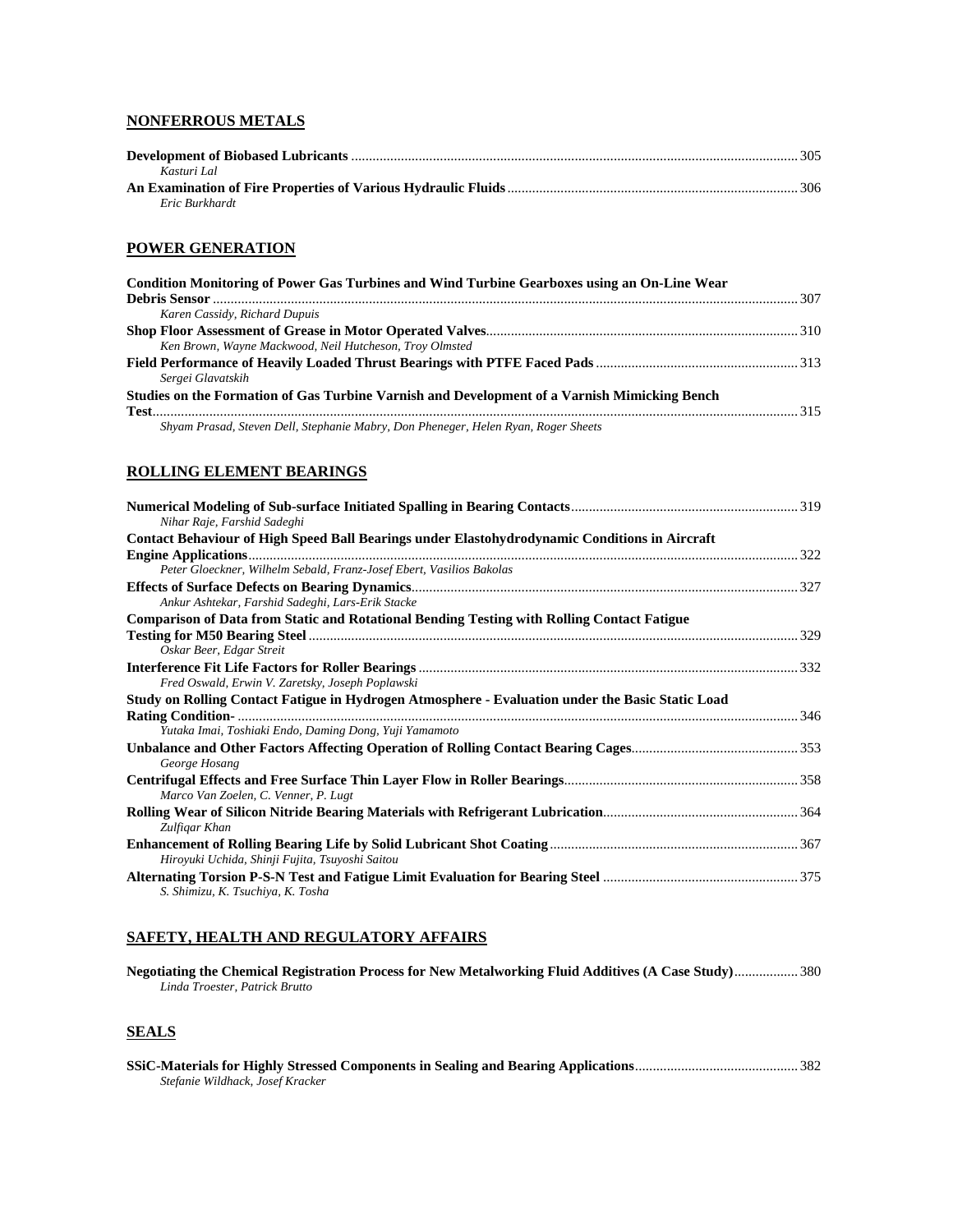| Bo Yang, Richard Salant<br>Measurement of Leakage and Identification of Structural Force Coefficients in a Hybrid Brush Seal389                             |  |
|-------------------------------------------------------------------------------------------------------------------------------------------------------------|--|
| Luis San Andrés, José Baker, Adolfo Delgado<br>Robley Kirk, Zenglin Guo                                                                                     |  |
| Impact of Abrasive Drilling Fluid on Surface Wear of Hydrogenated Nitrile (HNBR) Material in                                                                |  |
| Ping Sui, David Duckworth                                                                                                                                   |  |
| Alexey Shinkarenko, Yuri Kligerman, Izhak Etsion                                                                                                            |  |
| Characterization of Deterministic Shaft Surface Patterns for Reverse Pumping in Radial Lip Seals  401<br>Lyndon Stephens, Jeremy Leachman, Katherine Warren |  |
| Katherine Warren, Lyndon Stephens                                                                                                                           |  |
| Minel Braun, Changhu Xing                                                                                                                                   |  |
| Frank Bauer, Werner Haas                                                                                                                                    |  |
| Soft Elasto Hydrodynamic Lubrication between Textured Elastomer and Rigid Counterpart  414<br>N/A                                                           |  |
| Developing a Numerical Model to Describe the Mechanical Properties of Die-formed Expanded                                                                   |  |
| C. Vasse                                                                                                                                                    |  |

## **SOLID LUBRICANTS**

| Adaptive Mo2n/Mos2/Ag Tribological Nanocomposite Coatings For Aerospace Applications  419              |  |
|--------------------------------------------------------------------------------------------------------|--|
| Samir Aouadi, Yadab Paudel, Brandon Luster, Punit Kohli, Christopher Muratore, Jianjun Hu, Carl Hager, |  |
| Andrey Voevodin                                                                                        |  |
|                                                                                                        |  |
| Junyan Zhang, Chengbing Wang                                                                           |  |
| Tribological Behaviour of a Si Rich Multifunctional DLC Coating Under Real Environments Used in        |  |
|                                                                                                        |  |
| Jose Daniel De Mello, Roberto Binder, Nicholaos Demas, Andreas Polycarpou                              |  |
|                                                                                                        |  |
| Prakash Basnyat, Brandon Luster, Samir Aouadi, Christopher Muratore, Andrey Voevodin, Punit Kohli      |  |
|                                                                                                        |  |
| Dmytro Demydov, Arpana Verma, Atanu Adhvaryu, Philip McCluskey, Ajay Malshe                            |  |
|                                                                                                        |  |

## **SURFACE ENGINEERING**

| Liang Fang, Shirong Ge, Wenfei Lu                                                                                                       |  |
|-----------------------------------------------------------------------------------------------------------------------------------------|--|
| Atsushi Tsunoda, Junho Choi, Takahisa Kato, Setsuo Nakao, Masami Ikeyama                                                                |  |
| Tianmin Shao, Yongji Jin, Liang Yin                                                                                                     |  |
| Research of Method to Build Micro-convex Topography on Leveler Roller and of Topographical                                              |  |
|                                                                                                                                         |  |
| Ying Liu, Darong Chen                                                                                                                   |  |
| Density of Lubricant near Surfaces Having Various Wettabilities In-situ Measured by Neutron                                             |  |
|                                                                                                                                         |  |
| Tomoko Hirayama, Tomoki Uno, Takashi Torii, Takashi Matsuoka, Kazuko Inoue, Toru Ebisawa, Seiji Tasaki,<br>Masahiro Hino, Naoya Torikai |  |
| Combined Surface Treatments to Improve Micro-tribological Properties of Silicon Surfaces 459                                            |  |
| Eui-Sung Yoon, R. Singh, Duc Cuong Pham, Jinseok Kim, Sung Wook Yang                                                                    |  |
|                                                                                                                                         |  |
| Jianhui Wu, Ramanath Srinivasan, Richard Hall                                                                                           |  |
| <b>Sheng Zhu</b>                                                                                                                        |  |